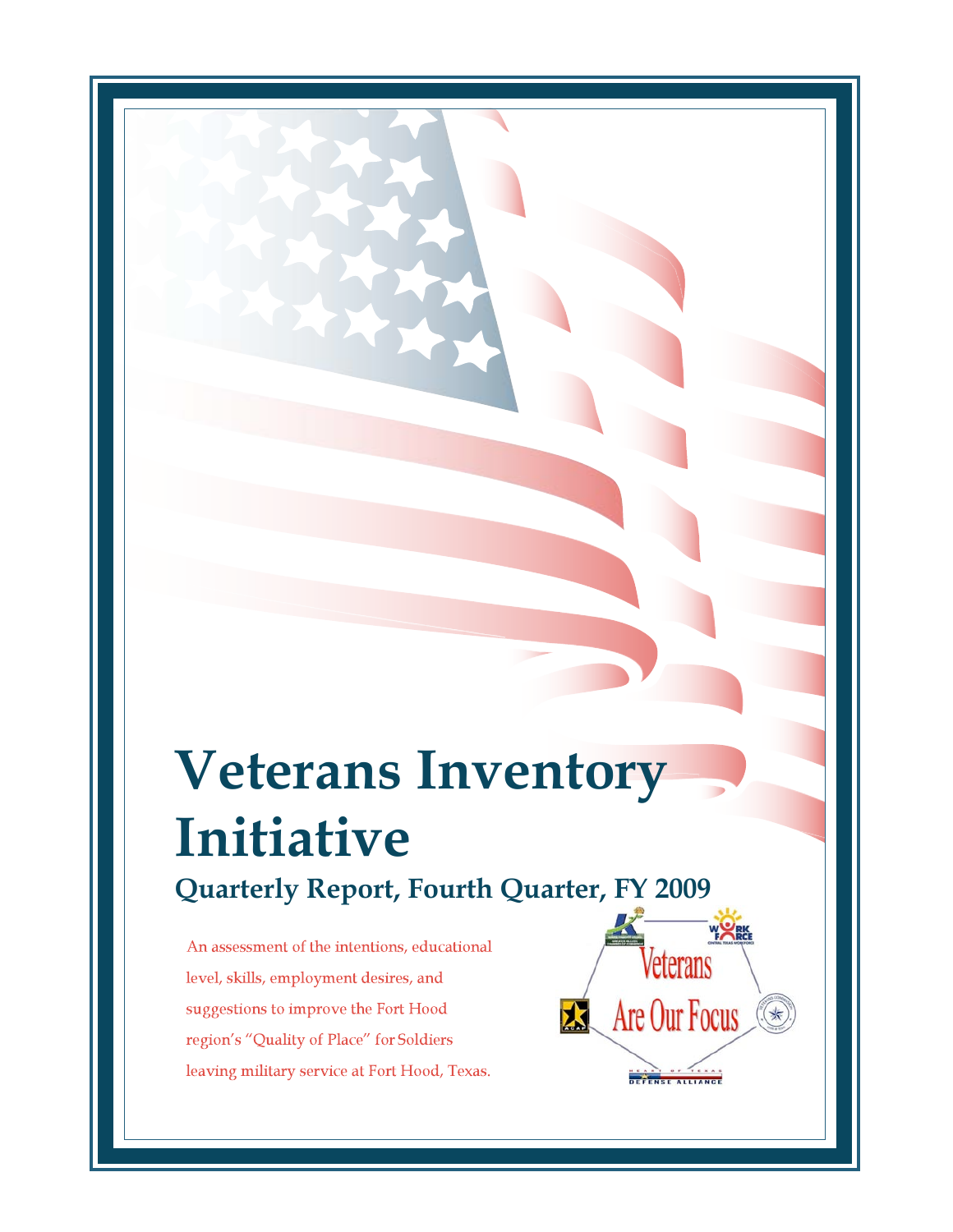

#### **Quarterly Report: 4th Quarter, FY 2009**

(July - September 2009)

**A. BACKGROUND**: Operation Economic Transformation is the Greater Killeen Chamber of Commerce plan to identify, measure, and capitalize on new and emerging economic development opportunities present in the Fort Hood region. One key recommendation was to regularly administer a survey designed to capture insightful information regarding the skills and desired career fields of veterans separating from military service at Fort Hood. In July 2006, the following parties entered into a Memorandum of Understanding (MOU) to routinely inventory the intentions, educational level, skills, employment desires, and suggestions of separating Soldiers in order to improve the Fort Hood regional "Quality of Place":

- Fort Hood Adjutant General/Army Career and Alumni Program (ACAP)
- Workforce Solutions of Central Texas Board
- Workforce Solutions of Central Texas Service Centers
- Greater Killeen Chamber of Commerce
- Heart Of Texas Defense Alliance
- Texas Veterans Commission

Data is collected via a voluntary twelve-question survey administered during either the Transition Assistance Program (TAP) workshop or installation final clearance<sup>1</sup>. The purpose for the collection and analysis of this data is threefold:

1. Develop and retain the region's skilled and motivated military Veteran workforce;

2. Foster innovation and entrepreneurship; retain existing businesses, and attract new business to the region; and

3. Align the efforts of the participating agencies to enhance options for current and future/potential residents.

#### **B. DEMOGRAPHICS**

For the 4th Quarter (July through September 2009):

1. 1146 Soldiers completing their military service at Fort Hood responded to the survey.

2. 84 percent of respondents were leaving military service prior to becoming retirementeligible (763 responses/67%), or were being medically discharged (197 responses/17%).

3. 16 percent (186 respondents) were retiring after 20 or more years of service.

#### **DEMOGRAPHIC DISTRIBUTION**



 $\frac{1}{1}$  Retiring Soldiers may participate in TAP up to two years prior to their retirement date, while non-retiring Soldiers may participate up to one year in advance. However, the Transition Services Manager reports the majority of soldiers attend the TAP workshop 6 months or less before separation.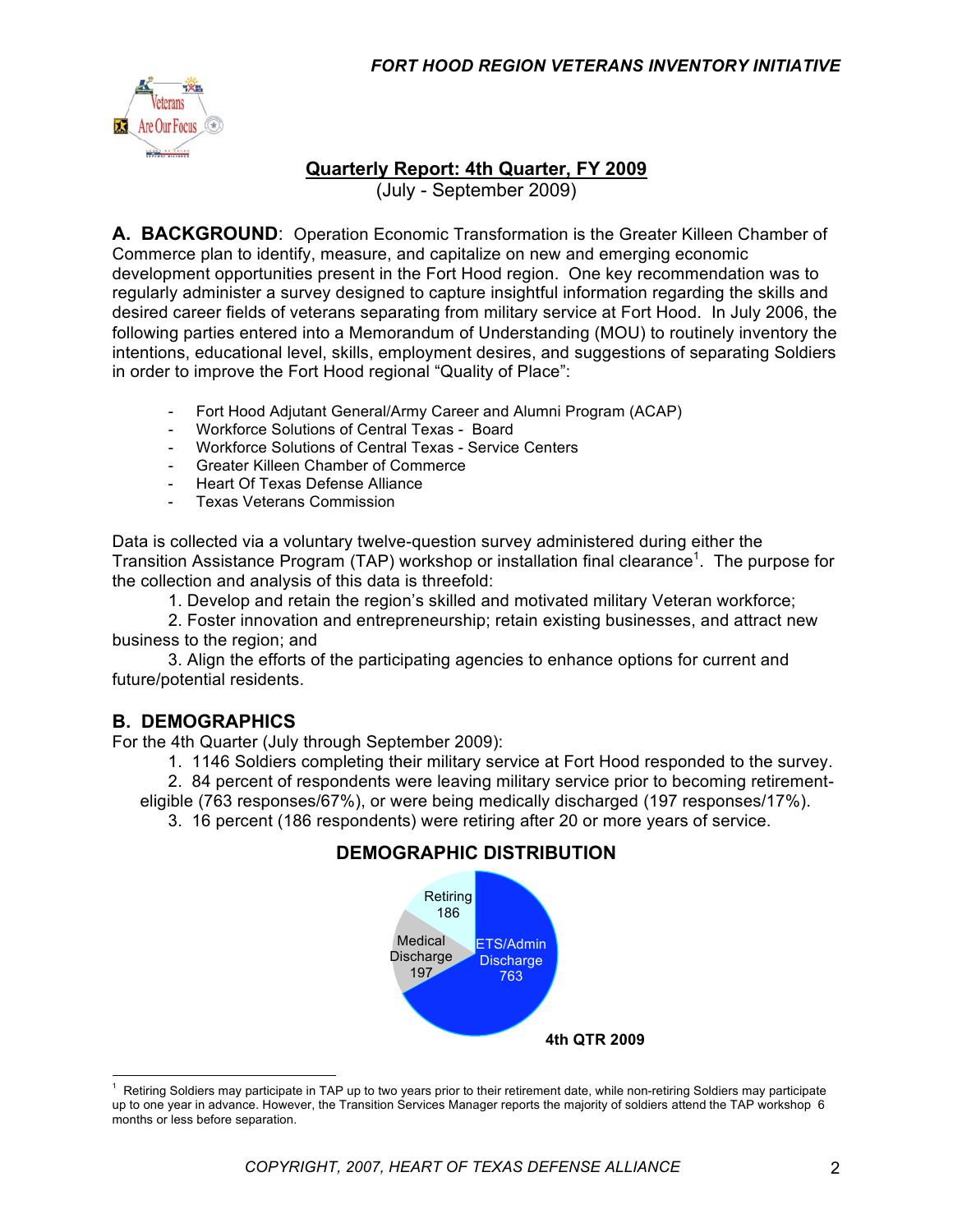

4. For the year-to-date for FY 2009 (October 2008 – September 2009)

a. 2953 Soldiers completing their service have responded to the survey.

- b. 1651 (56%) were in the category of ETS/Administrative discharge.
- c. 812 (27.5%) were being medically discharged.

d. 484 (16.4%) indicated their intention to retire with 20-plus years of military service.

Percentages according to the reason cited for leaving the service by comparing  $3<sup>rd</sup>$  Quarter 09 with 4th Quarter 09 as well as 4th Qtr 08, fiscal year 2008 and fiscal year 2009 are as follows:



5. Trends. While the number of Soldiers separating due to medical discharge increased from March 2008 to March 2009 (20% - 39%), in the 4th quarter (for the second consecutive quarter) that percentage decreased to 17% which is the lowest since 2007. Creation of the Warriors in Transition Units (WTU) has resulted in more efficiencies in the medical evaluation process and has likely reduced the backlog of medical dispositions of discharged Soldiers assigned to the Fort Hood WTB.

**C. INTENTIONS ON STAYING IN THE REGION**: The respondents were surveyed regarding their intentions on remaining in the region (within 30 miles of Fort Hood – generally equating to the Temple-Killeen-Fort Hood Metropolitan Statistical Area) when their service ended.

1. 332 respondents (representing 29% of all respondents) indicated they intended to stay in the region. This data represents:

a. 123 retirees (66% of all retirement eligible respondents).

b. 209 (22%) non-retirement eligible respondents.

In addition, 299 (37%) of the 814 who responded they did not intend to stay in the region, would do so if desirable employment were available.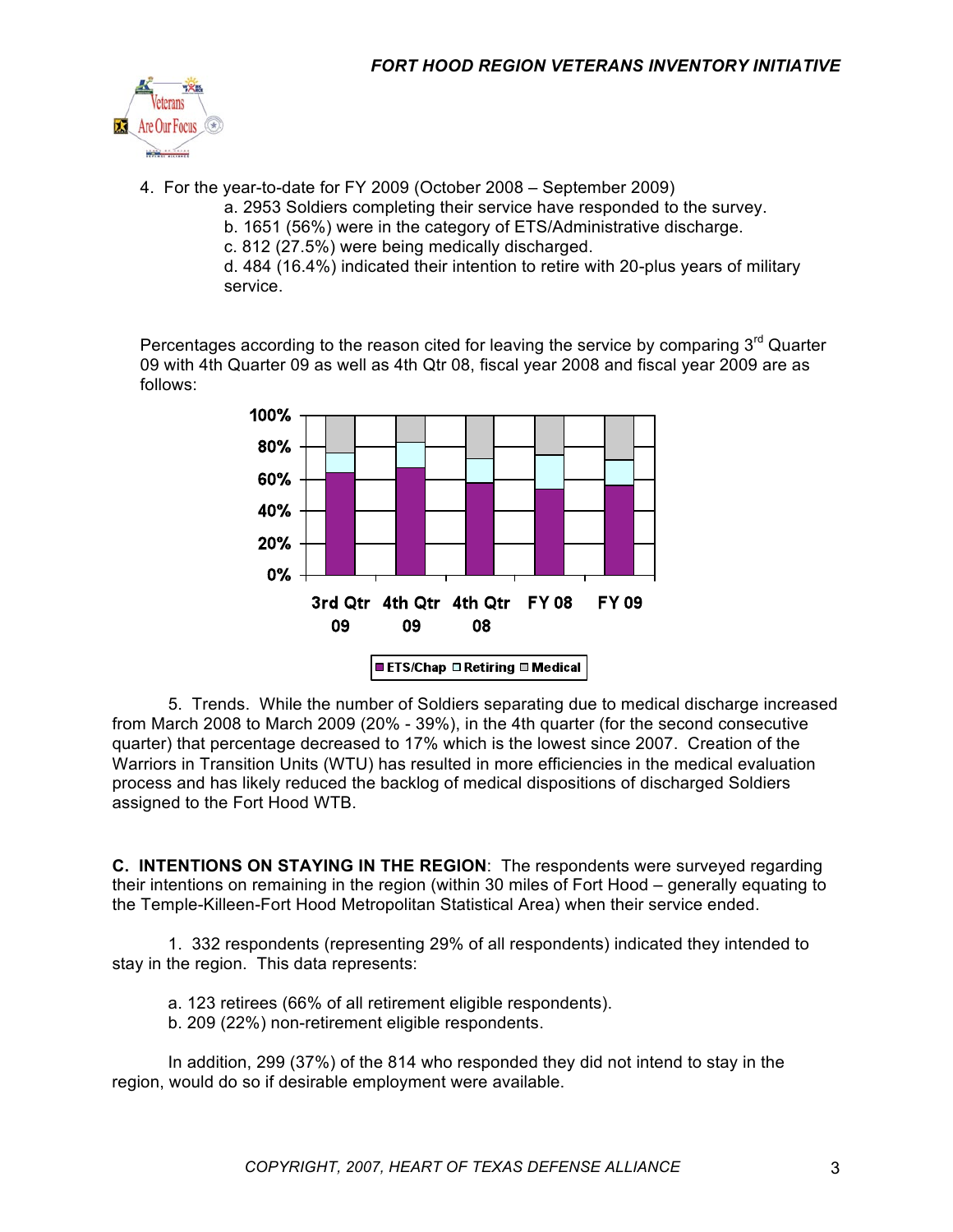

### INTENDING TO STAY IN THE REGION WHEN SERVICE ENDS



2. Conclusions. For the year to date (October 2008 – September 2009), a total of 932 Soldiers (31.6% of all respondents) leaving the service at Fort Hood indicate they intend to remain in the region once their service is complete. When comparing this to the current 4th Quarter data (29%), it would appear that the number of Soldiers planning to remain in the Temple-Killeen-Fort Hood MSA region at the time of this survey is just slightly lower than the average for the year. When comparing these percentages with the average from the previous year (October 2007 - September 2008) (35.2%), this shows that there has been a slight decrease at the time of the survey in the number of Soldiers intending to remain in the Temple-Killeen-Fort Hood MSA after leaving the service. However, because these surveys are completed up to a year before Soldiers actually leave the service, "intent" to remain (or leave) may change by the actual separation date.

However, for the past twelve months (October 2008 – September 2009), of those 2054 not intending to remain in the Central Texas region, 717 (35%) said they would stay if the respondent's desired employment was available. This is a slight increase when compared to October 2007 – September 2008 which was 33%. This data clearly demonstrates that desirable employment readily available within the MSA is a strong driving force in retaining Soldiers in this area following their service in the military. In addition, the total amount of Soldiers retiring from Fort Hood began to decrease beginning in Apr 2008 when the economy began to do poorly, yet the percent of retirees desiring to remain in the Central Texas region averaged 64.6% from Apr 2007 – June 2009 with this quarter showing a slight increase at 66%. We will continue to monitor this data in the future quarters.

3. While the Veterans Inventory Initiative only surveys the intent of Soldiers departing the service, it is possible to more accurately track the disposition of the retiring population using data from the Retired Army Personnel System, which provides the actual numbers of retired Soldiers to zip code level. For the fourth quarter in a row, the rate of growth for retirees in the Killeen-Temple-Fort Hood MSA increased slightly. From February 2008 to September 2009, the total number of military retirees grew by 7.7 percent in the Killeen-Temple-Fort Hood MSA. This is up from the 3rd quarter report which reported a 6.8% increase in the MSA from February 2008 to June 2009. For this quarter report, Killeen, Nolanville and Harker Heights experienced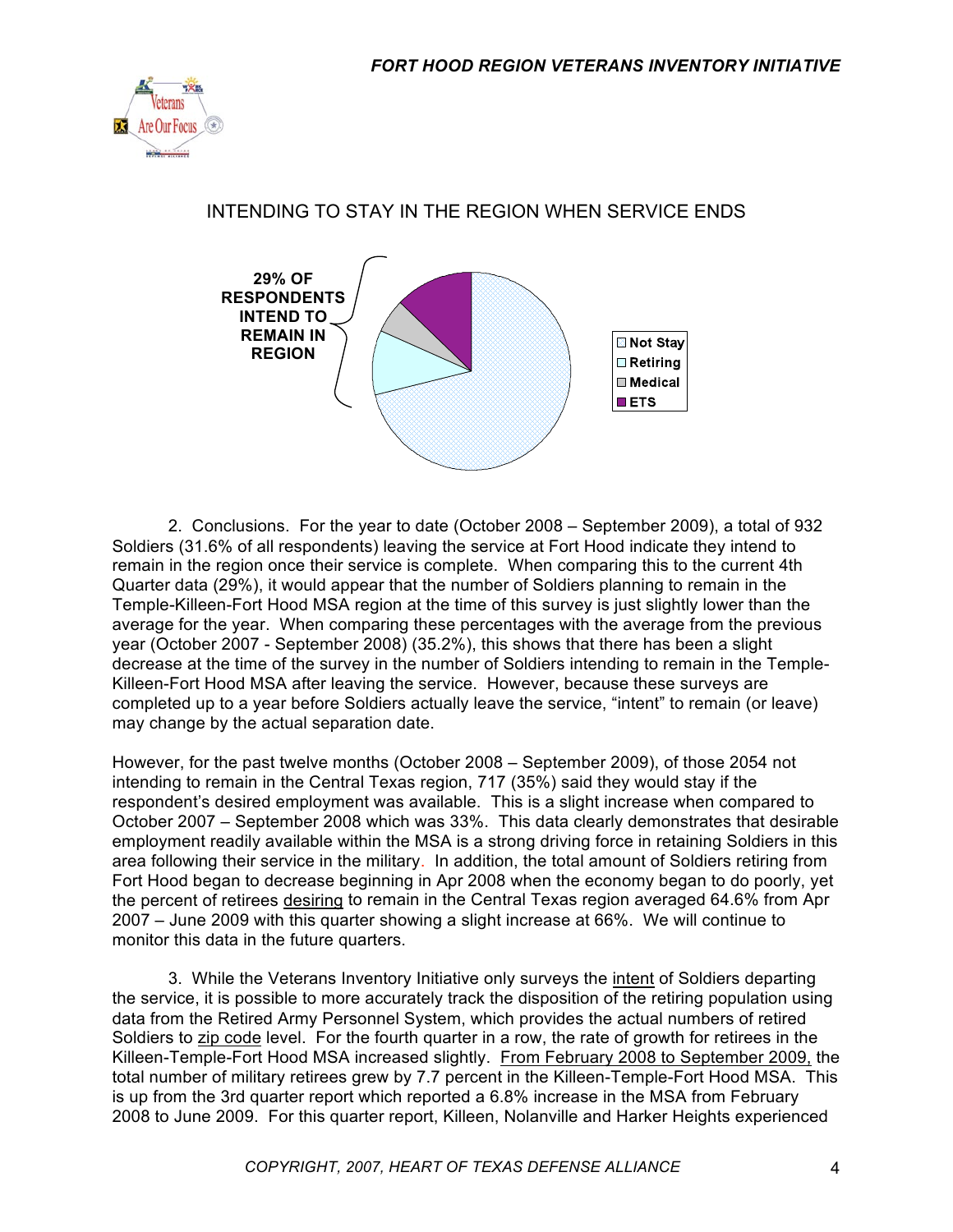

growth rates exceeding the MSA average. Based on the collected retiree data, the retiree growth rate in Nolanville has consistently averaged higher than the MSA since April 2007 whereas the retiree growth rate for Killeen has consistently averaged higher than the MSA since October 2007. The Harker Heights retiree growth rate has consistently trailed just behind the MSA growth rate since December 2008, but this quarter surpassed it. As stated earlier, the collected data indicates that there are fewer Soldiers retiring which may be an indication of the economic conditions (down from 21% in FY 2008 to 16.4% in FY 2009), yet the data shown below indicates the number of Soldiers who are actually retiring and living in Central Texas is increasing.

|                       | <b>FEBRUARY</b><br>2008 | <b>SEPT</b><br>2009 | <b>DIFFERENCE</b> | % CHANGE |
|-----------------------|-------------------------|---------------------|-------------------|----------|
| <b>KILLEEN</b>        | 7493                    | 8189                | 696               | 9.3      |
| <b>COPPERAS COVE</b>  | 2877                    | 3034                | 157               | 5.5      |
| <b>HARKER HEIGHTS</b> | 1727                    | 1880                | 153               | 8.9      |
| <b>TEMPLE</b>         | 1093                    | 1152                | 59                | 5.4      |
| <b>KEMPNER</b>        | 844                     | 885                 | 41                | 4.9      |
| <b>BELTON</b>         | 792                     | 836                 | 44                | 5.6      |
| <b>LAMPASAS</b>       | 340                     | 363                 | 23                | 6.8      |
| <b>GATESVILLE</b>     | 335                     | 351                 | 16                | 4.8      |
| <b>NOLANVILLE</b>     | 242                     | 269                 | 27                | 11.2     |
| <b>SALADO</b>         | 198                     | 207                 | 9                 | 4.5      |
| <b>MSA</b>            | 15941                   | 17166               | 1225              | 7.7      |

The military retiree rate of growth for north Texas (174 counties less the Killeen-Temple-Fort Hood MSA) was 3.1 percent for the same period which was the same as reported last quarter. As reported in the pie graph above, the percentage of Soldiers intending to remain in the area after leaving the military gradually decreased from 40% in December 2008 to 29% in September 2009, yet as shown here, the number of retirees living in the area has actually continuously increased since October 2008. Because a retiring Soldier could complete the survey up to two years before actually retiring, this growth could be the result of Soldiers changing plans of where they will reside after retirement, or it could also be a result of previous retirees moving back into the Central Texas area after having lived somewhere else before. We will continue to monitor retiree data to determine the potential relationship between intent and the number of retirees that actually remain in the region. In April 2008, the Texas Comptroller certified that the direct economic impact of military retirees and surviving annuitants in the Killeen, Temple, Fort Hood MSA (Bell, Coryell and Lampasas counties) equates to \$791.5 million annually.

Additionally, while the national economy was continuing to experience the effects of the recession during this reporting period, the Killeen-Temple-Fort Hood MSA was:

a. the  $14<sup>th</sup>$  fastest growing MSA in the nation (U.S. Census Bureau).

b. Killeen's housing market ranked 27th least expensive in the nation and 4th least expensive in Texas (Coldwell Banker Home Price Index 9/23/2009).

c. ranked #1 in renter livability (apartmentratings.com).

d. rated one of the five best areas for military families (Babb Group - military.com).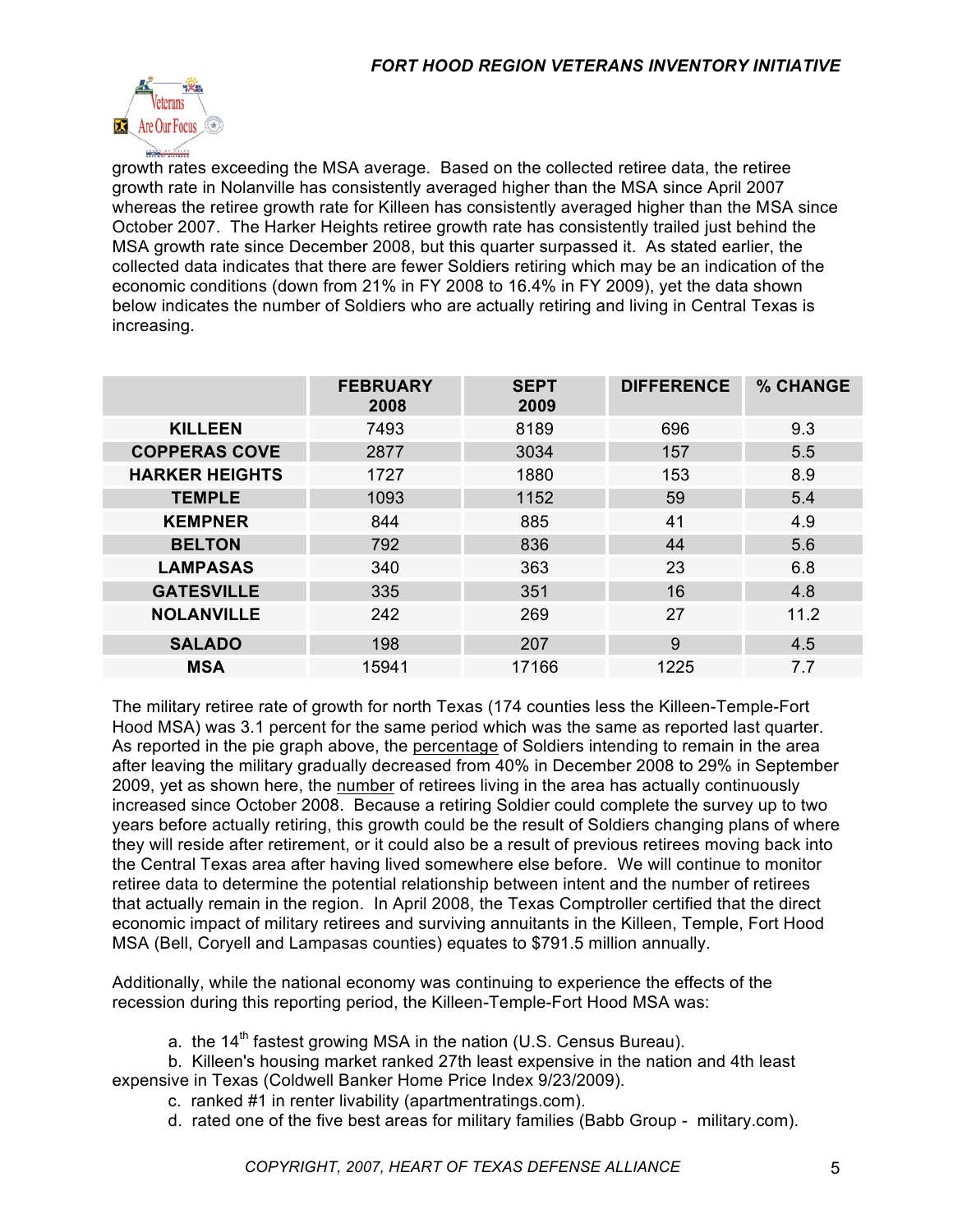

e. ranked  $5<sup>th</sup>$  of the top 20 best MSAs for job growth (Forbes, citing Bureau of Labor Statistics).

f. unemployment rate for MSA dropped to 7% while the Texas and national rate increased to 8% and 9.7% respectively (Texas Workforce Commission, Sept 2009).

g. positive job market expected for Killeen-Temple-Ft. Hood MSA for 4<sup>th</sup> Quarter 2009 (Manpower Inc. press release Sept 2009).

Closer examination of the growth rate of retirees in the Killeen-Temple-Fort Hood MSA indicates the number of retirees living in the area has steadily increased from October 2008 to September 2009. In addition, we can also see from the inset graph that while the amount of Soldiers stationed at Fort Hood decreased as a result of the Base Realignment and Closure (BRAC) Act, the amount of students enrolled in the Killeen Independent School District (KISD) increased. This could be the result of families remaining in the area until the end of the school year while the Soldier has relocated to another military post; it may also reflect the increase of retiring Fort Hood Soldiers remaining in the region with school-aged children. We will continue to monitor these growth rates in the future.



### **Retiree Growth Rate in the MSA**

**D. MILITARY OCCUPATIONAL SPECIALITIES**: Departing Soldiers represented 140 different Military Occupational Specialties. However, 83% (943 respondents) can be grouped into six general areas: Combat Arms, Maintainers/Repairers, Logistics/ Transportation, Engineers, Medical and Information Technology and Communications. Traditionally, the Quarterly Report only lists the top five MOS categories, but because the numbers were very close this quarter, the top six are being reported.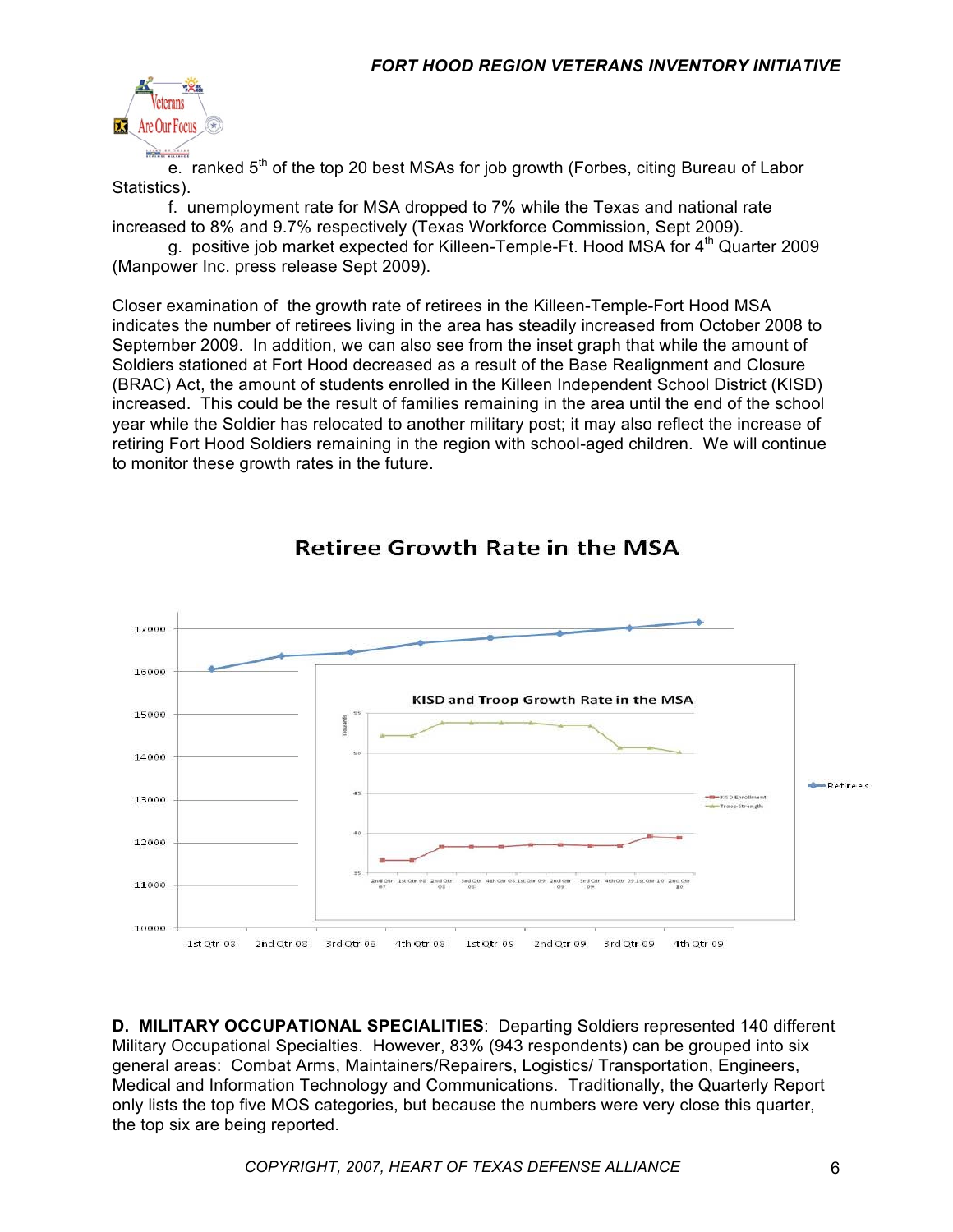



#### **COMBAT ARMS**

Given the types of units at Fort Hood (five Brigade Combat Teams and one Fires Brigade at the time of this report) and deployment cycles, the number of Combat Arms Soldiers leaving the service is predictable. Most, if not all, will be combat veterans of the Iraq/Afghanistan campaigns, which have a distinctive small-unit focus by their nature. Therefore, in addition to the skills listed below, these Soldiers would likely have extensive leadership and staff planning skills that far surpass those of their civilian peers.

Soldiers in combat arms comprise 28.4 percent of the reported fields.

| Infantry $(136)$                     | Member or leader who individually employs small arms/heavy anti-                                                                                                                                                                     |
|--------------------------------------|--------------------------------------------------------------------------------------------------------------------------------------------------------------------------------------------------------------------------------------|
|                                      | armor weapons in support of combat operations                                                                                                                                                                                        |
| <b>Armor</b> (95)                    | Member or leader who employs main battle tanks or cavalry fighting<br>vehicles in combat operations, and performs reconnaissance and<br>security.                                                                                    |
| Field Artillery (74)                 | Operate or supervise high technology cannon artillery weapons,<br>automated tactical data systems, intelligence activities, target<br>processing, radar operations, artillery surveying operations, or<br>meteorological observation |
| <b>Air Defense Artillery</b><br>(16) | Operate command/control/communications/computer information<br>systems or the lightweight, highly mobile Avenger or medium weight<br>Patriot Air Defense Missile systems.                                                            |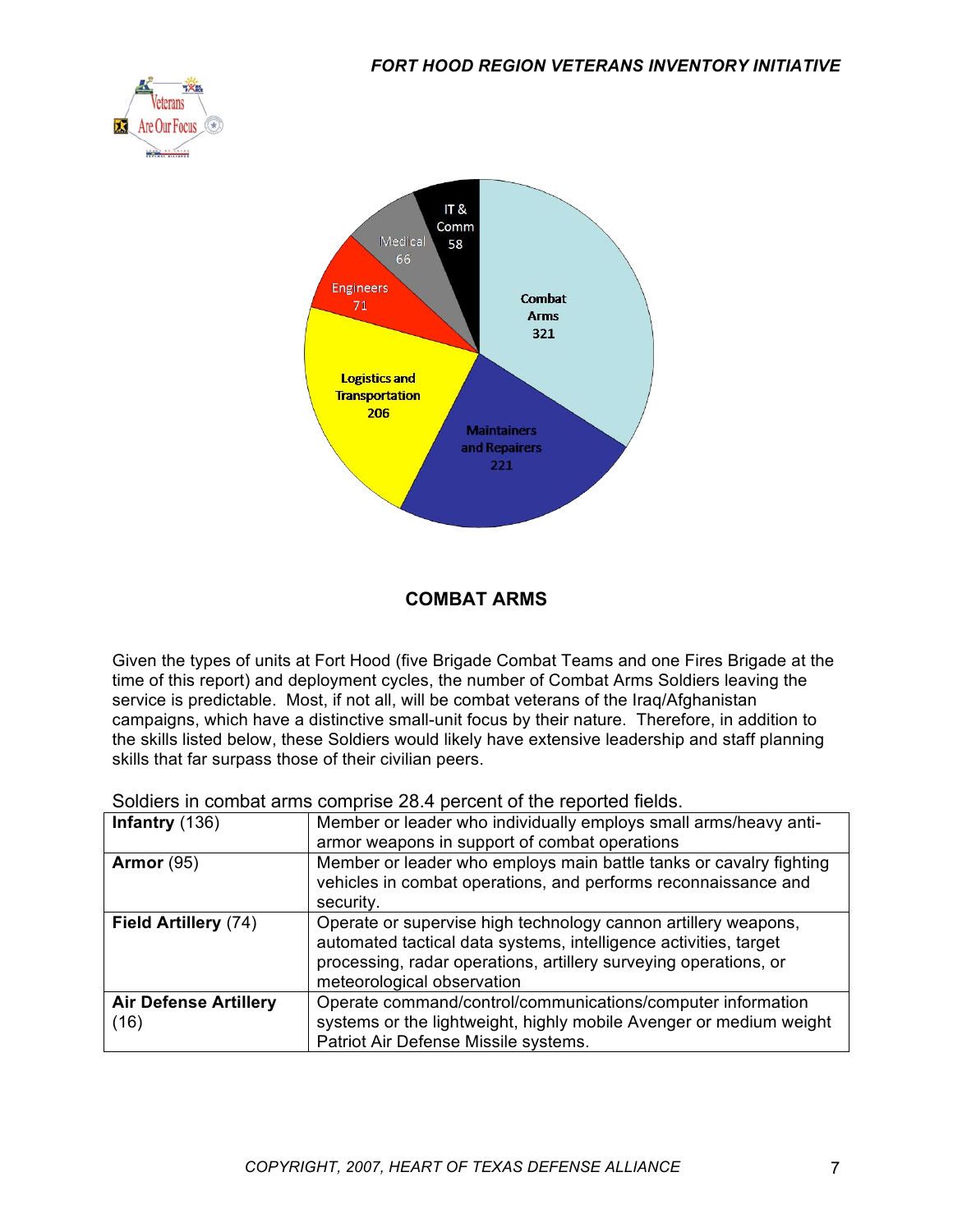

### **MAINTAINERS/ REPAIRERS**

Soldiers that work in the field of maintenance and repair comprise 19.6 percent of the population.

| <b>Aviation repairers (69)</b> | 10 different enlisted specialties (less pilots and air traffic controllers)<br>ranging from aircraft structural repairers to airframe-specific<br>armament/electrical/avionics system repairers.                                                                                                                                                              |
|--------------------------------|---------------------------------------------------------------------------------------------------------------------------------------------------------------------------------------------------------------------------------------------------------------------------------------------------------------------------------------------------------------|
| <b>Wheeled Vehicle</b>         | Supervise and perform unit, direct support and general support level                                                                                                                                                                                                                                                                                          |
| Mechanics (67)                 | maintenance and recovery operations on light and heavy wheeled<br>vehicles, their associated trailers and material handling equipment.                                                                                                                                                                                                                        |
| Special purpose (38)           | 10 different low-density fields that require a degree of technical skills<br>that would support the repair and maintenance of Army vehicles and<br>equipment. These skills include metal workers (welders),<br>machinists, small arms and fire control repair, power generation and<br>special purpose equipment (such as HVAC and refrigeration<br>systems). |
| <b>Tracked Vehicle</b>         | Perform or supervise unit maintenance, diagnose, and troubleshoot                                                                                                                                                                                                                                                                                             |
| Mechanics (34)                 | malfunctions on gas turbine and diesel power plants; the suspension,<br>steering, hydraulics, auxiliary power units, and the armament/fire<br>control systems on tracked vehicles including the M1 Abrams main<br>battle tank and Bradley Fighting Vehicle.                                                                                                   |

#### **LOGISTICS AND TRANSPORTATION**

Soldiers serving in the logistics and transportation fields comprise 18.2 percent of reported fields.

| <b>Motor Transport</b><br>Operator (53)     | Supervises and operates wheel vehicles to transport personnel and<br>cargo. Oversees and checks proper loading and unloading of cargo<br>on vehicles and trailers. |
|---------------------------------------------|--------------------------------------------------------------------------------------------------------------------------------------------------------------------|
| <b>Petroleum Supply</b><br>Specialists (35) | Supervise the receipt, storage, accountability, and cares for<br>dispensing, issuing and shipping bulk or packaged petroleum, oils,<br>and lubricants.             |
| <b>Food Service</b>                         | Supervise or prepares, cooks and serves food in field or garrison                                                                                                  |
| Specialists (29)                            | food service operations.                                                                                                                                           |
| <b>Unit Supply</b>                          | Supervise or perform duties involving the request, receipt, storage,                                                                                               |
| Specialists (23)                            | issue, accountability, and preservation of individual, organizational,                                                                                             |
|                                             | installation, and expendable supplies and equipment.                                                                                                               |
| <b>Automated Logistical</b>                 | Supervise and perform management or stock record/warehouse                                                                                                         |
| Specialists (21)                            | functions pertaining to receipt, storage, distribution and issue, and                                                                                              |
|                                             | maintain equipment records and parts.                                                                                                                              |
| <b>Ammunition Supply</b>                    | Assists in receipt, storage, issue, maintenance, modification,                                                                                                     |
| Specialists (5)                             | destruction, and demilitarization of explosive items. Performs                                                                                                     |
|                                             | ammunition supply stock control and accounting duties using both                                                                                                   |
|                                             | automated and manual procedures.                                                                                                                                   |
| <b>Water Treatment</b>                      | Supervise or performs installation, operation of water purification                                                                                                |
| Specialists (4)                             | equipment, water storage and distribution operations and activities.                                                                                               |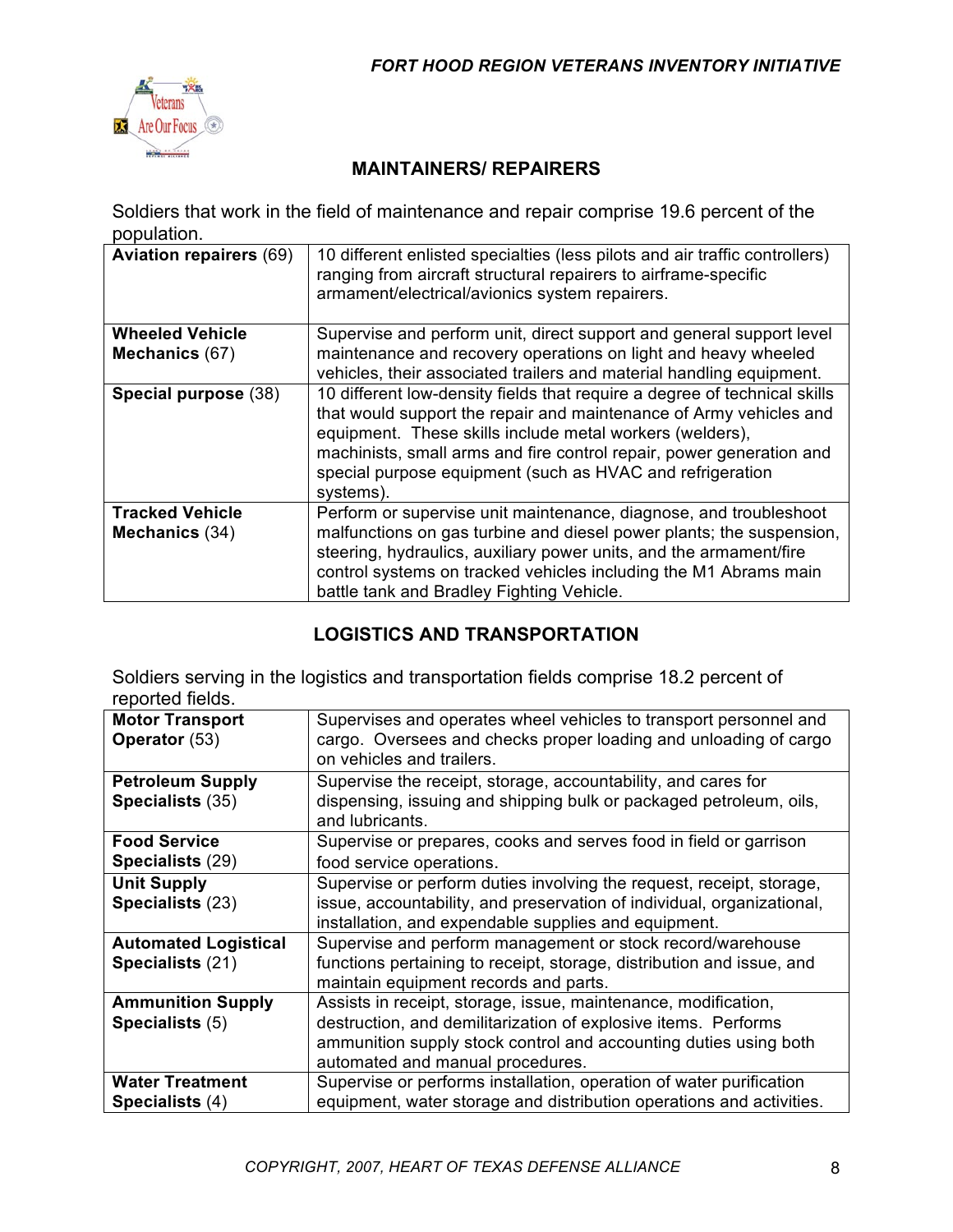

#### **ENGINEERS**

The engineer field makes up 6.3% of the fields reported.

| <b>Combat Engineer (43)</b> | Engaged in providing mobility, counter-mobility and survivability<br>support to combat forces. Operates, directs and assists in the<br>operation of various light and heavy engineer wheeled and tracked<br>vehicles. Directs construction of shelters and assembly of military<br>fixed bridges. |
|-----------------------------|---------------------------------------------------------------------------------------------------------------------------------------------------------------------------------------------------------------------------------------------------------------------------------------------------|
| Other $(28)$                | 10 Construction Equip Operators, 13 Carpentry and Masonry<br>Specialists, 2 Terrain Data Specialists, 1 Firefighter                                                                                                                                                                               |

#### **MEDICAL**

Personnel in the medical field make up 5.8% of the reported fields.

| <b>Health Care Specialist</b><br>(45) | Provide emergency medical treatment, limited primary care, force<br>health protection, evacuation in a variety of operational and clinical<br>settings from point of injury or illness through the continuum of<br>military health care under the supervision of a physician, nurse or<br>physician's assistant. As a field combat medic, provides emergency<br>medical care/treatment at point of wounding on the battlefield or to<br>battle and non-battle casualties during wartime. |
|---------------------------------------|------------------------------------------------------------------------------------------------------------------------------------------------------------------------------------------------------------------------------------------------------------------------------------------------------------------------------------------------------------------------------------------------------------------------------------------------------------------------------------------|
| Other $(21)$                          | 4 Dental Specialists, 2 Physician Assistants, 3 Radiology Specialists,<br>2 Mental Health Specialists, 2 Medical Lab Specialists, 1 Operating<br>Room Specialist                                                                                                                                                                                                                                                                                                                         |

#### **INFORMATION TECHNOLOGY AND COMMUNICATIONS**

The information technology and communications field makes up 5.1% of the fields reported.

| <b>Signal Support</b><br><b>Systems Specialist</b><br>(22) | Supervise, install, employ, maintain, troubleshoot and assist users<br>with battlefield signal support systems, terminal devices, satellite<br>communications equipment and automated telecommunications<br>computer systems, to include local area networks, wide area<br>networks and routers. Integrate signal systems and networks;<br>performs unit level maintenance on authorized signal equipment and<br>associated electronic devices; train and provide technical assistance<br>to users of signal equipment.                   |
|------------------------------------------------------------|-------------------------------------------------------------------------------------------------------------------------------------------------------------------------------------------------------------------------------------------------------------------------------------------------------------------------------------------------------------------------------------------------------------------------------------------------------------------------------------------------------------------------------------------|
| <b>Information</b><br><b>Technology Specialist</b><br>(12) | Supervise, install, operate and perform unit level maintenance on<br>multi-functional/multi-user information processing systems,<br>peripheral equipment, and associated devices. Perform analyst and<br>information assurance functions and conducts data system studies.<br>Perform Information Services Support Office (ISSO) duties of<br>printing, publications, records management and Communication<br>Security (COMSEC) custodian functions and certification authority<br>duties in support of the Defense Message System (DMS). |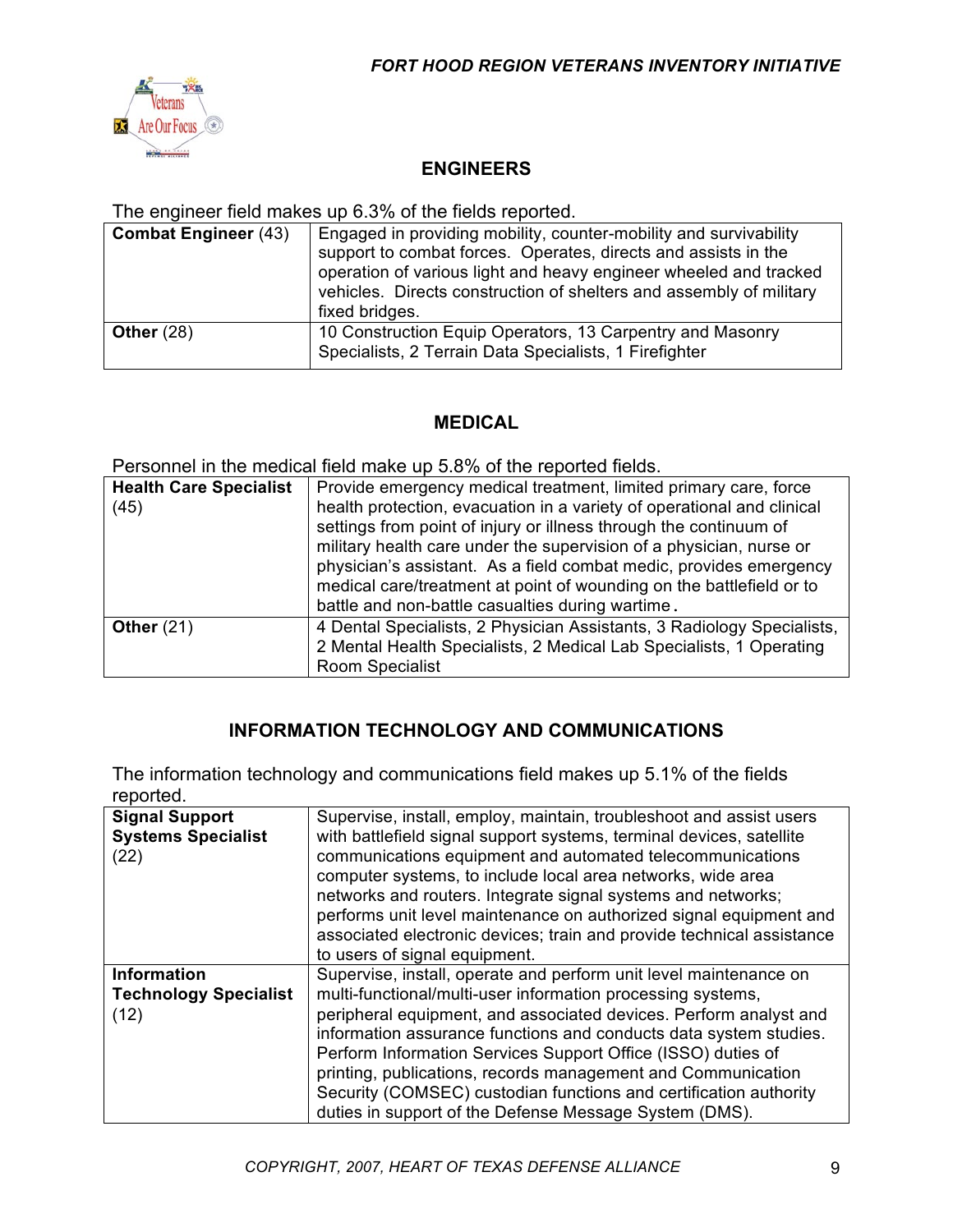

| <b>Radio Operator-</b>                                                                 | Radio Operator-Maintainers are primarily responsible for all                                                                                                                                                                                                                                                             |
|----------------------------------------------------------------------------------------|--------------------------------------------------------------------------------------------------------------------------------------------------------------------------------------------------------------------------------------------------------------------------------------------------------------------------|
| Maintainer (5)                                                                         | maintenance checks and services on assigned radio communication<br>equipment including single channel radios, radio teletypewriters,<br>Army Special Operations communications equipment, and enhanced<br>position locating and reporting system net control stations.                                                   |
| <b>Nodal Network System</b>                                                            | The Nodal Network Systems Operator-Maintainer supervises,                                                                                                                                                                                                                                                                |
| <b>Operator-Maintainer</b>                                                             | installs, operates, and performs systems maintenance on large and                                                                                                                                                                                                                                                        |
| (4)                                                                                    | small electronic switches; system control centers; node management<br>facilities; associated multiplexing and combat net radio interface<br>(CNRI) equipment; short range line of sight radio systems;<br>communications security (COMSEC) devices; and other equipment<br>associated with network switching operations. |
| <b>Multichannel</b><br><b>Transmission System</b><br><b>Operator-Maintainer</b><br>(4) | Supervise, install, operate and perform unit level maintenance on<br>multi-channel line-of-site and tropospheric scatter communications<br>systems, communications security (COMSEC) devices, and<br>associated equipment.                                                                                               |

**E. DESIRED POST- MILITARY SERVICE EMPLOYMENT:** Respondents are asked to indicate the type (or types) of post-military employment they desire. In order to standardize input for ease of analysis, the survey provides 14 broad categories conforming to industry categories found in the North American Industrial Classification System (NAICS), but respondents may write in and/or amplify any area not listed. For the 4th Quarter report, the top five desired categories of post-military service employment were<sup>2</sup>:

#### **SOLDIER SPOUSE**

| 1. Law Enforcement/Security: | 413 | 1. Medical/Health Field:  | 164 |  |
|------------------------------|-----|---------------------------|-----|--|
| 2. Other:                    | 282 | 2. Administrative/Office: | 138 |  |
| 3. Management/Business:      | 254 | 3. Other:                 | 137 |  |
| 4. Administrative/Office:    | 246 | 4. Education/Teaching:    | 91  |  |
| 5. Education/Teaching:       | 206 | 5. Management/Business:   | 69  |  |

| 1. Medical/Health Field:  | 164 |
|---------------------------|-----|
| 2. Administrative/Office: | 138 |
| 3. Other:                 | 137 |
| 4. Education/Teaching:    | 91  |
| 5. Management/Business:   | 69  |

For only those respondents who are retirement eligible, the top categories of desired postservice employment are:

| 1. Administrative/Office:    | 72 responses |
|------------------------------|--------------|
| 2. Management/Business:      | 69 responses |
| 3. Transportation/Warehouse: | 57 responses |

 <sup>2</sup> Employers with an employment website may post their employment website link to the ACAP website at www.acap.army.mil. There is no cost for this service. Employers can also coordinate with the Fort Hood Transition Services Manager (Linda Christ at (254)288-6735) to arrange to recruit potential Veteran employees in person Tuesday through Thursday, and briefly address the TAP workshop (industry they represent, skills they are seeking, availability to discuss job opportunities.) Employers can place a job posting via "Work in Texas" (www.workintexas.com) - a statewide, internet-based job matching system through the Central Texas Workforce Center (254)200-2020. The Texas Veterans Services staff work closely with the Central Texas Workforce Business Services including job development, direct referrals, and military skills-civilian occupations matching. Contact Jerry Butts (Killeen: (254)200-2026 or Eugene Hall (Temple: (254)773-1607, ext 4032) for more information.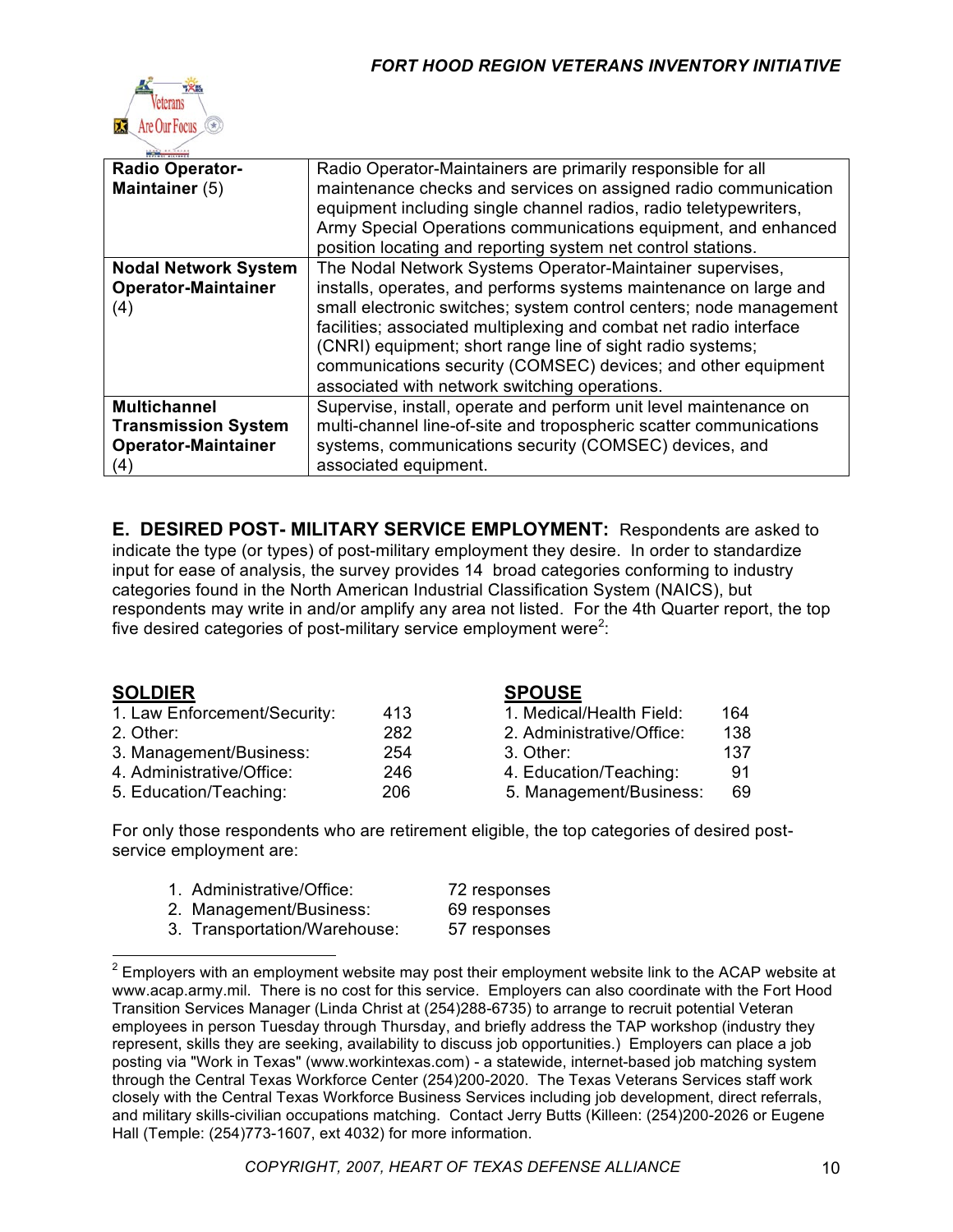

- 4. Education/Teaching: 50 responses
- 5. Law Enforcement/Security: 47 responses

The anomalies in Military Occupational Specialty data may have been carried over to the types of post-service employment desired. Because of the higher number of Combat Arms respondents eligible to leave the military this quarter due to the redeployment cycles, Law Enforcement as a desired career after military service remained the number one desired job as has traditionally been seen in the past quarters. Given the skills of the predominant Military Occupational Specialties (Combat Arms), a high rate of recent combat experience, and advanced educational attainment of the respondents, a wide range of possibilities available in the Law Enforcement area is apparently appealing.

For the fifth quarter in a row, Medical topped the list for desired spouse employment whereas it had consistently been the second desired career since October 2007. Retiring Soldiers listed Transportation as an area for post-service employment – the fourth time it has been listed since 1<sup>st</sup> Quarter 2008. Again, this is most likely a function of the high volume of respondents this quarter whose MOS was Transportation and Logistics. Education still remained one of the top choices after retirement.

Officers and Non-Commissioned Officers eligible to retire have spent many years leading increasingly larger and more complex organizations, are graduates of an Army Professional Education system that focuses on developing their leadership skills, and have demonstrated success as a result of their longevity of service. In most cases, their skills would include human resource development, supervision of large numbers of subordinates, fiscal planning, etc. Therefore, Management and Administration are areas of post-service employment that are consistent with their training and experience.

The *Operation Economic Transformation* Report identified four "target industries" or clusters that present the Greater Fort Hood Region with immediate opportunities for economic growth:

Information Technology Transportation and Logistics Healthcare Services Business Services

Clusters are geographic concentrations of interconnected firms and institutions utilizing related applications and serving similar markets. When fully developed, clusters can act as the principal drivers of economic growth and innovation in a region. The report recommended pursuing the development of these four clusters through a coordinated strategy of business retention, recruitment and entrepreneurship.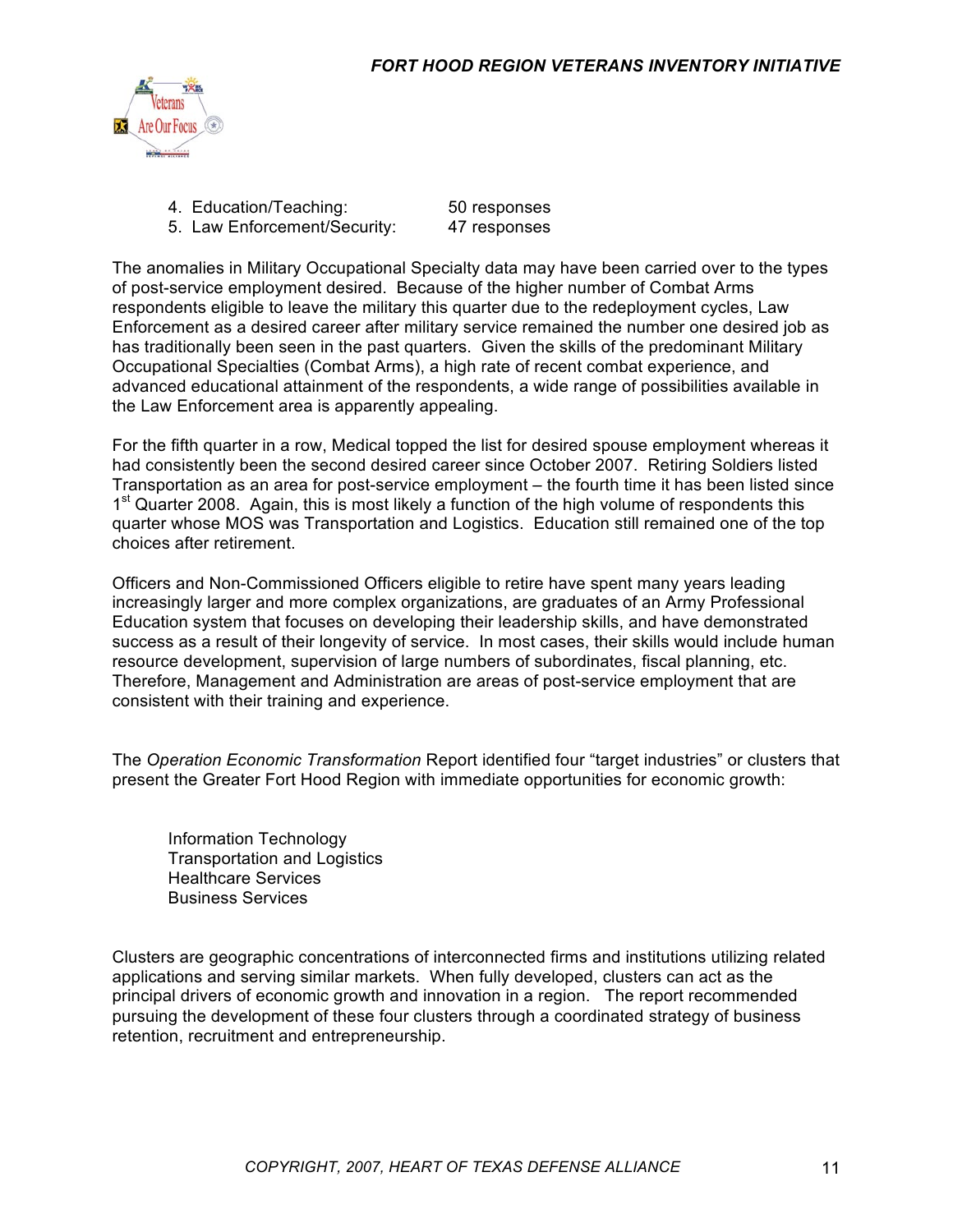



When separating the respondents into major MOS categories, the data directly correlates to these target clusters in the Operation Economic Transformation Report as shown in the chart above. In addition, because Officers and Non-Commissioned Officers eligible to retire have spent many years of their military career in leadership positions and are graduates of an Army Professional Education system, they have acquired many skills in Management and Administrative roles. This training and experience, regardless of their MOS, would directly correspond with the Business Services cluster.

**F. EDUCATION LEVEL OF THOSE REMAINING IN THE REGION:** Respondents were asked to indicate their highest level of educational attainment. Forty-seven percent of all respondents indicated they had "Some College." Fourteen percent had an Associates degree, 8 percent have a Baccalaureate degree, while 2 percent have a Masters degree.

The data depicted below represents only the 332 respondents who indicate they intended to stay in the region upon completion of their service, and is separated by those eligible for retirement and those Soldiers leaving the service that are not retirement eligible.<sup>3</sup>

The data indicates that an overwhelming majority (93.5%) of retirement-eligible respondents who intend on remaining in the region have some post-secondary education. Fifty-four percent list their highest education level as "Some College" while 25 percent have received an Associates degree. In addition, 8 percent have received a Bachelors degree and 5 percent have completed a Masters degree. Fifty-seven percent of non retirement-eligible Soldiers have a post-secondary education with 42 percent indicating they have "Some College."

 $3$  Data is for 123 retirees and 209 non-retirement eligibles;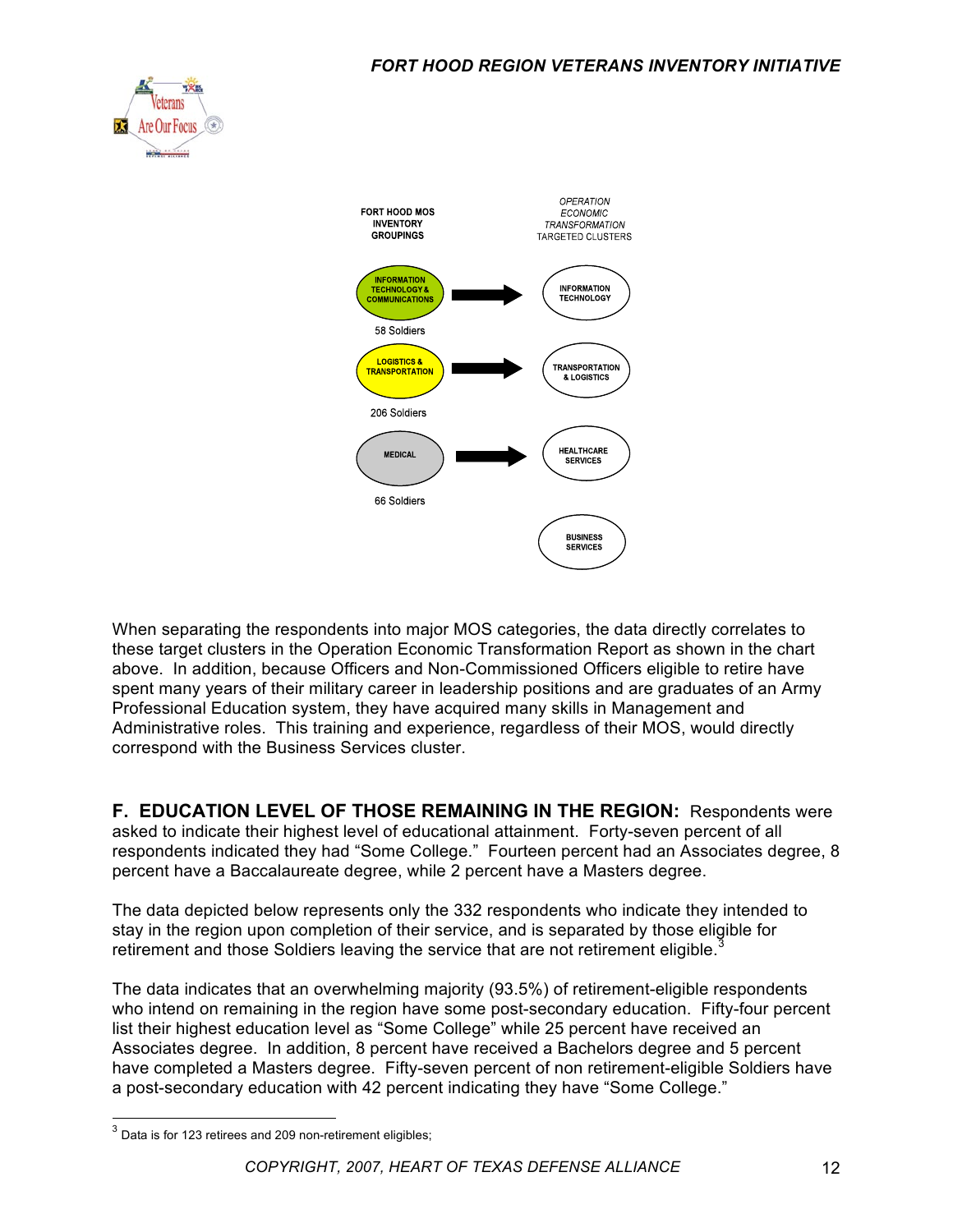

#### Soldiers REMAINING in the Region 100 42.1% 41.6% 80 54.5% 60 40 25.2% 7.7% 7.7% 20 8.1% 5.7%4.9%  $\bf{0}$ **HS Grad** Assoc. Deg Masters/Ph.D **Some Bach. College Deg □ Non Retirement Eligible ■ Retirees**

**HIGHEST LEVEL OF EDUCATION ATTAINED** 

1. For all of FY 2009, the educational attainment of separating Soldiers remaining in the region compared to Bell County and the state of Texas is depicted in the following graph<sup>4</sup>.



**EDUCATIONAL ATTAINMENT COMPARISON Soldiers REMAINING in the Region** 

<sup>————————————————————&</sup>lt;br><sup>4</sup> Source: Texas Higher Education Coordinating Board; also cited on the Texas A&M University Real i Estate Center - Market Overview 2008.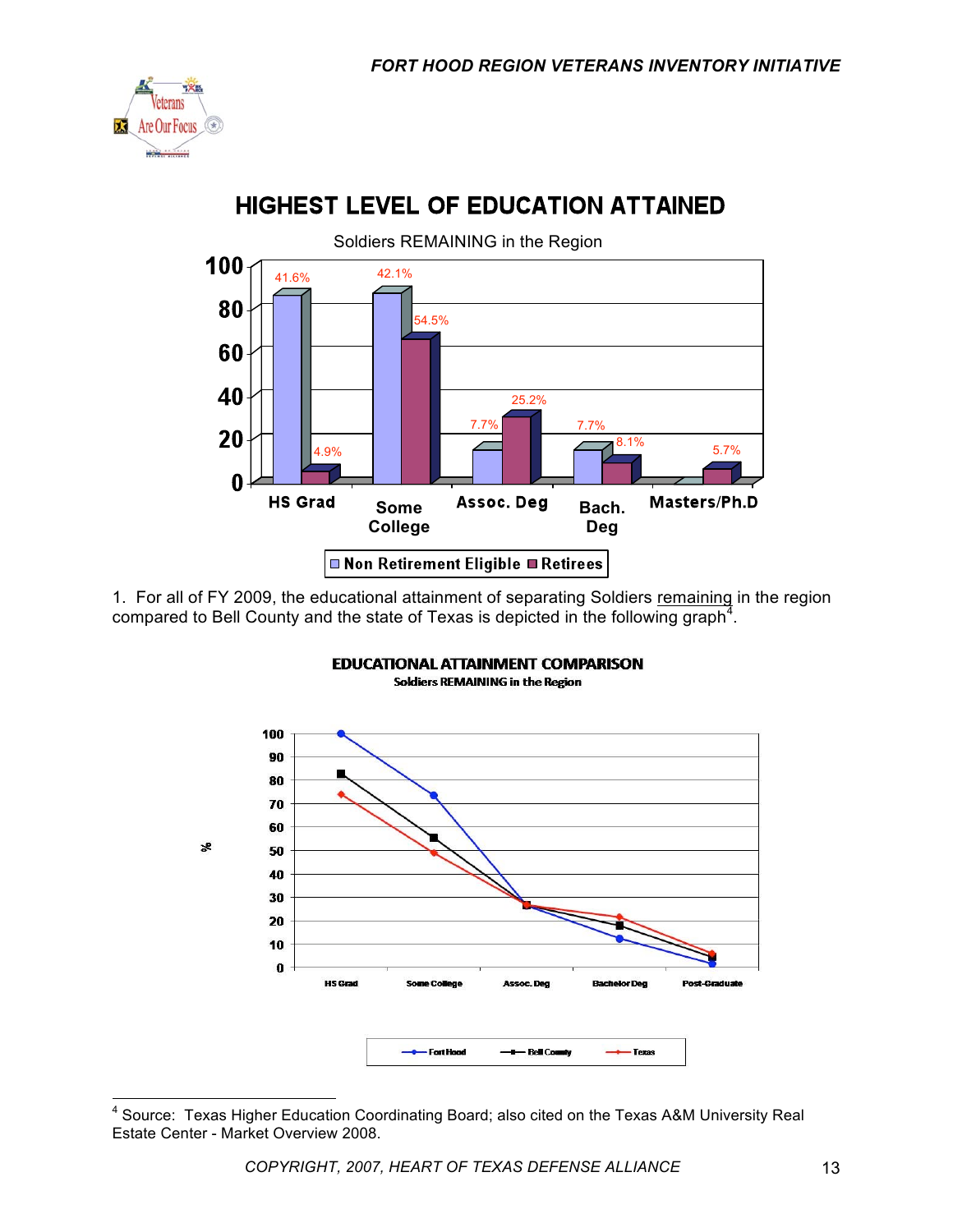

The data generally indicates Soldiers are better-educated than their civilian counterparts, both in the region and statewide. Yet, when the data is graphed for only those Soldiers intending to remain in the region, we can see that the Fort Hood MSA has a large group of potential employees who have a high degree of self initiative and demonstrates that these Soldiers willingly embrace the notion of lifelong learning. Continuing education is an important component to retention and it is also routine for Soldiers to perform in an increasingly sophisticated and technical operating environment in the execution of their duties. The creation of Texas A&M-Central Texas in May 2009 provides additional opportunities for Soldiers pursuing (or finishing) baccalaureate and masters degrees.

**G. DESIRED "QUALITY OF PLACE" IMPROVEMENTS:** In the past, the Veteran's Inventory Initiative reports have tracked the respondents' desired improvements (their perception of the Central Texas Quality of Place) if remaining in the Killeen-Ft. Hood MSA after separation from the military service. Respondents were also given the opportunity to provide additional comments regarding their response to "quality of place." The survey was revised effective July 2009 to gain more clarity on the quality of place factors separating Soldiers specifically indicated needed improvement.

1. Respondents were asked to indicate the improvements they would desire in the general areas of desirable employment, available higher education, housing, crime, traffic congestion, population congestion, or entertainment that would positively affect their decision to remain in the region. "Returning to home of record" or "moving for employment elsewhere" were optional responses if not staying in this region. For this quarter as indicated in the graph below, 32% of the respondents stated that they would be returning to their home of record, and 9% stated that they were leaving the area due to finding employment elsewhere.



2. Of the remaining respondents (59%), we can clearly track the common desired quality of life improvements ("other" on previous versions of the survey) to the MSA by charting the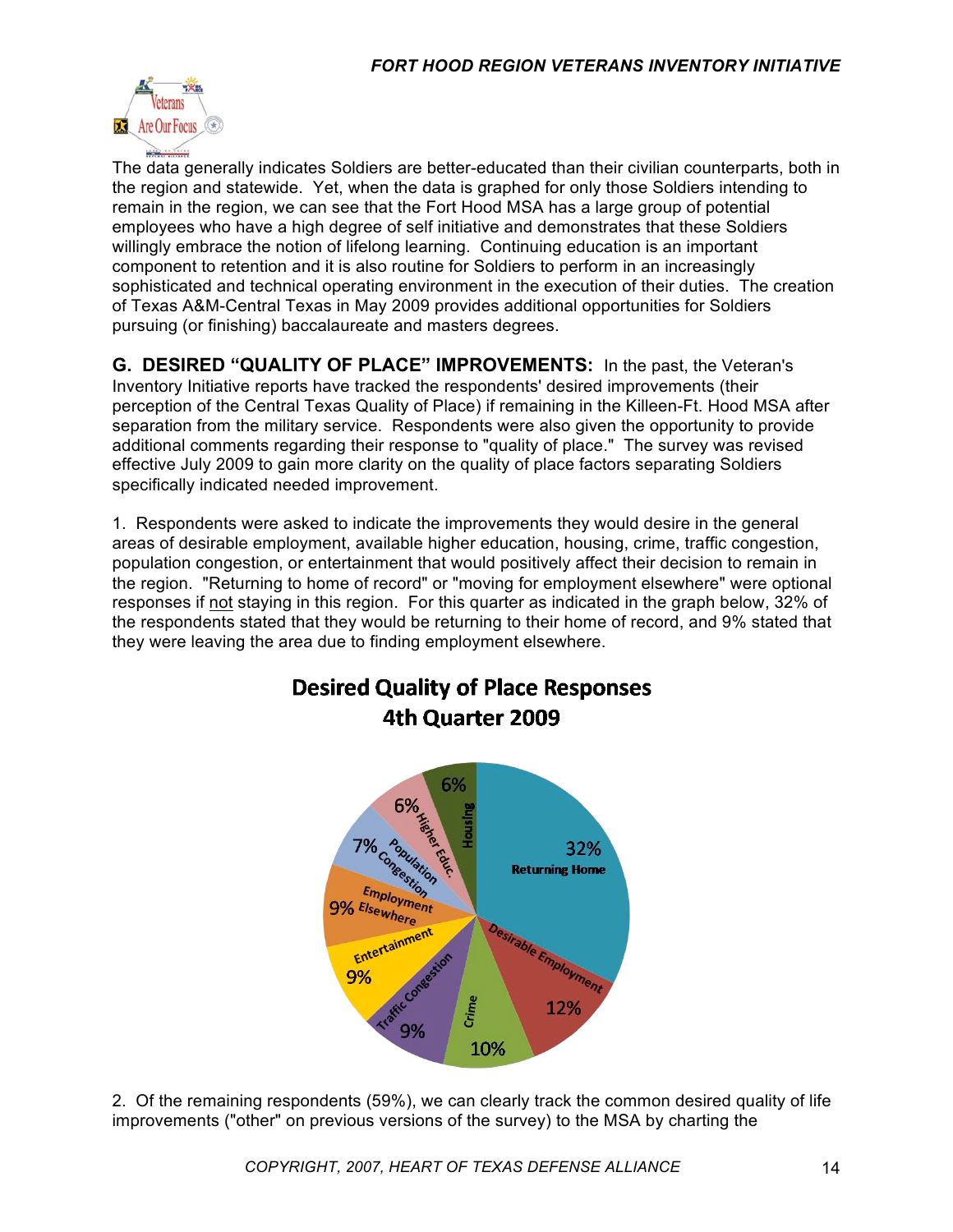

responses in the following graph. After removing the "returning to home of record" or "moving for employment elsewhere" responses, the following graph depicts the factors that would positively affect the respondents' desire to remain in Killeen-Temple-Fort Hood MSA upon leaving the service. We can see that the number one factor is available desirable employment (19.5%), followed by improvement in crime and traffic congestion (16%), and available entertainment (15%). As previously stated, the availability of desirable employment plays a major role in attracting those Soldiers ending their military service to remain in the Killeen-Temple-Fort Hood area which, in turn, directly affects the economic impact for the Killeen-Temple-Fort Hood MSA.

## **Quality of Place Desires Needing Improvement** 4<sup>th</sup> Quarter 2009



3. Previously, available higher education and affordable housing have always been the top two desired quality of place improvements. However, this quarter, these are ranked as the last two desired improvements. Texas A&M-Central Texas is now an established upper level university in the area and the University of Mary Hardin-Baylor and Central Texas College have both recently received improved ratings in their rankings of colleges in the U.S. and Texas. It is possible that Soldiers have seen improvements in post-secondary education for the past three years. We will continue to monitor this response in future reports. This quarter, affordable housing had the lowest ranking in desired quality of life improvements. In September 2009, Coldwell Banker released its annual Home Price Comparison Index of homes and reported that Killeen's housing market is the 27th least expensive in the nation and the fourth least expensive in Texas. This reinforces the fact that the Killeen-Temple-Fort Hood MSA does offer very affordable housing for those Soldiers leaving the service. In previous reports when reporting the "other" desired improvements, the top three comments added have always been regarding available desired employment, improvement in crime and improvement in traffic. The graph